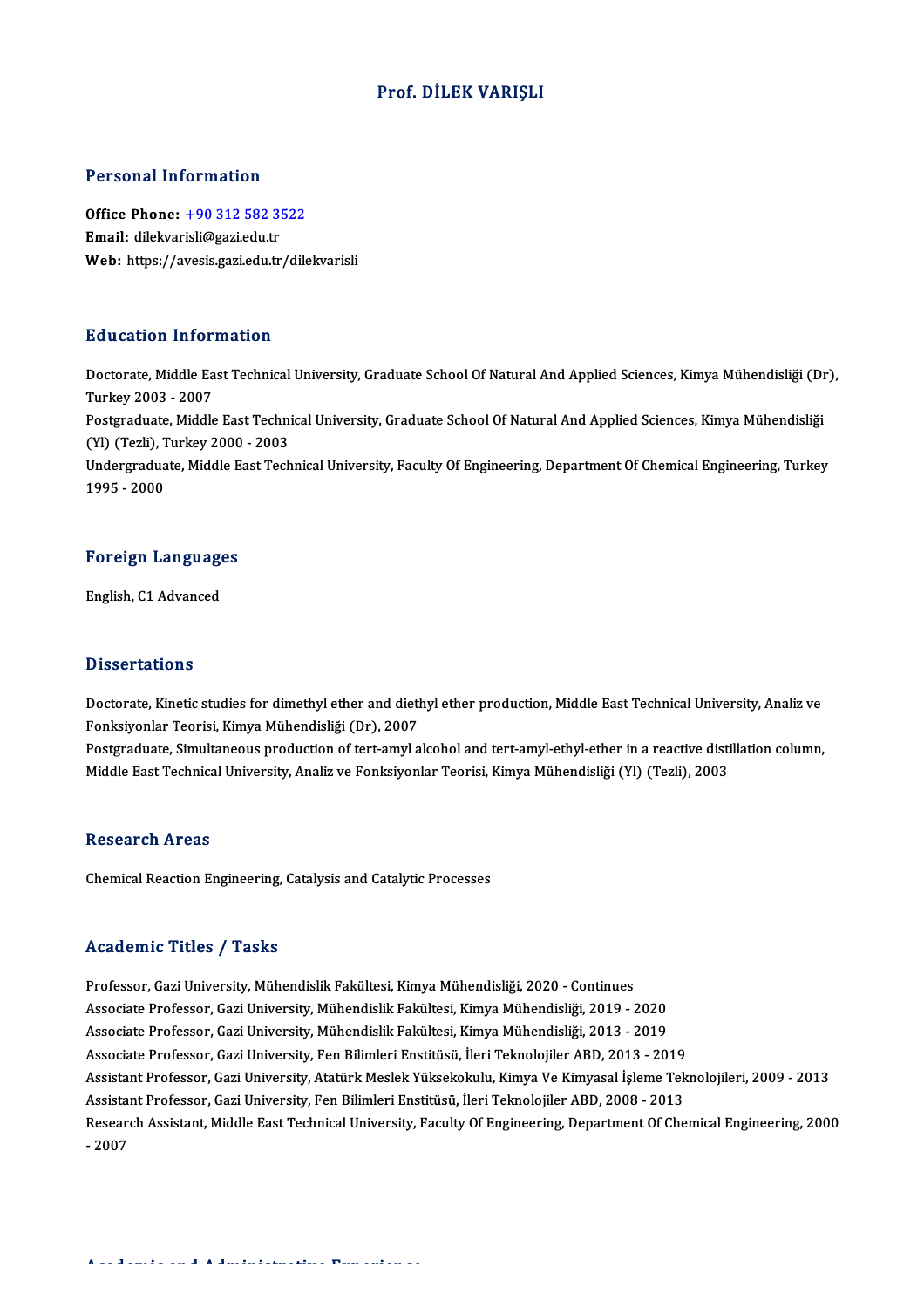#### Academic and Administrative Experience

Farabi Coordinator, Gazi University, Mühendislik Fakültesi, 2020 - Continues Meddemie dina Mamimiesi derve Enperience<br>Farabi Coordinator, Gazi University, Mühendislik Fakültesi, 2020 - Continues<br>Mevlana Exchange Program Coordinator, Gazi University, Mühendislik Fakültesi, 2020 - Continues<br>Frasmus C Farabi Coordinator, Gazi University, Mühendislik Fakültesi, 2020 - Continues<br>Mevlana Exchange Program Coordinator, Gazi University, Mühendislik Fakültes<br>Erasmus Coordinator, Gazi University, Mühendislik Fakültesi, 2020 - C Endüstri ile İlişkiler ve Staj Komisyonu Başkanı, Gazi University, Mühendislik Fakültesi, Kimya Mühendisliği, 2020 -<br>Continues Erasmus Coordinator, Gazi University, Mühendislik Fakültesi, 2020 - Continues Endüstri ile İlişkiler ve Staj Komisyonu Başkanı, Gazi University, Mühendislik Fakültesi, Kimya Mühendisliği, 2020 -<br>Continues<br>Mühendislik Fakültesi BAP Birim Proje Değerlendirme Grubu Üyesi, Gazi University, Mühendislik F

Continues<br>Mühendislik Fakültesi BAP Birim Proje Değerlendirme Grubu Üyesi, Gazi University, Mühendislik Fakül<br>Gazi University, Fen Bilimleri Enstitüsü, İleri Teknolojiler Anabilim Dalı (Disiplinlerarası), 2013 - 2015<br>Cazi Mühendislik Fakültesi BAP Birim Proje Değerlendirme Grubu Üyesi, Gazi University, Mühendislik Fakül<br>Gazi University, Fen Bilimleri Enstitüsü, İleri Teknolojiler Anabilim Dalı (Disiplinlerarası), 2013 - 2015<br>Gazi University Gazi University, Fen Bilimleri Enstitüsü, İleri Teknolojiler Anabilim Dalı (Disiplinlerarası), 2013 - 2014<br>Courses

Courses<br>Chemical Engineering Design, Undergraduate, 2019 - 2020, 2020 - 2021<br>Creduation Project Undergraduate, 2020, 2021, 2021, 2022 Sourcec<br>Chemical Engineering Design, Undergraduate, 2019 - 2020, 202<br>Graduation Project, Undergraduate, 2020 - 2021, 2021 - 2022<br>CRADUATION RESEARCH RROJECT, Undergraduate, 2020, -202 Chemical Engineering Design, Undergraduate, 2019 - 2020, 2020<br>Graduation Project, Undergraduate, 2020 - 2021, 2021 - 2022<br>GRADUATION RESEARCH PROJECT, Undergraduate, 2020 - 2021<br>Catalusts and Catalutis Beastions, Undergrad Graduation Project, Undergraduate, 2020 - 2021, 2021 - 2022<br>GRADUATION RESEARCH PROJECT, Undergraduate, 2020 - 2021<br>Catalysts and Catalytic Reactions, Undergraduate, 2019 - 2020, 2020 - 2021, 2021 - 2022 GRADUATION RESEARCH PROJECT, Undergraduate, 2020 - 2021<br>Catalysts and Catalytic Reactions, Undergraduate, 2019 - 2020, 2020 - 2021, 2021 - 2022<br>Chemical Engineering Design 1, Undergraduate, 2018 - 2019, 2019 - 2020, 2020 -Catalysts and Catalytic Reactions, Undergraduate, 2019 - 2020, 2020 - 2021, 2021 - 2022<br>Chemical Engineering Design 1, Undergraduate, 2018 - 2019, 2019 - 2020, 2020 - 2021, 2021 - 2022<br>ALTERNATİF YAKIT ÜRETİMİNDE GÖZENEKLİ Chemical Engineering Design 1, Undergraduate, 2018 - 2019, 2019 - 2020,<br>ALTERNATİF YAKIT ÜRETİMİNDE GÖZENEKLİ MALZEMELER, Postgraduat<br>HEAT TRANSFER, Undergraduate, 2015 - 2016, 2019 - 2020, 2020 - 2021<br>CHE222 ELUID MECHANI ALTERNATİF YAKIT ÜRETİMİNDE GÖZENEKLİ MALZEMELER, Postgraduate, 2015 - 2016, 2020 - 2021<br>HEAT TRANSFER, Undergraduate, 2015 - 2016, 2019 - 2020, 2020 - 2021<br>CHE222 FLUID MECHANICS, Undergraduate, 2019 - 2020 HEAT TRANSFER, Undergraduate, 2015 - 2016, 2019 - 2020, 2020<br>CHE222 FLUID MECHANICS, Undergraduate, 2019 - 2020<br>Chemical Engineering Laboratory 1, Undergraduate, 2019 - 2020<br>SERAMIK TEKNOLOUSL Postareduate, 2017 - 2018, 20 CHE222 FLUID MECHANICS, Undergraduate, 2019 - 2020<br>Chemical Engineering Laboratory 1, Undergraduate, 2019 - 2020<br>SERAMİK TEKNOLOJİSİ, Postgraduate, 2017 - 2018, 2019 - 2020<br>PİTİPME ÖDEVL Undergraduate, 2017 - 2019, 2019, 2 Chemical Engineering Laboratory 1, Undergraduate, 2019 -<br>SERAMİK TEKNOLOJİSİ, Postgraduate, 2017 - 2018, 2019 - 2<br>BİTİRME ÖDEVİ, Undergraduate, 2017 - 2018, 2019 - 2020<br>KM491 KİNYA MÜH LAB 1 Undergraduate, 2017 - 2019 SERAMİK TEKNOLOJİSİ, Postgraduate, 2017 - 2018, 2019 - 2020<br>BİTİRME ÖDEVİ, Undergraduate, 2017 - 2018, 2019 - 2020<br>KM481 KİMYA MÜH.LAB 1, Undergraduate, 2017 - 2018 BİTİRME ÖDEVİ, Undergraduate, 2017 - 2018, 2019 - 2020<br>KM481 KİMYA MÜH.LAB 1, Undergraduate, 2017 - 2018<br>KM492 LİSANS ARAŞTIRMA PROJESİ, Undergraduate, 2017 - 2018<br>KİMYA MÜH LAB 1, Undergraduate, 2015 - 2016, 2017 - 2018 KM481 KİMYA MÜH.LAB 1, Undergraduate, 2017 - 2018<br>KM492 LİSANS ARAŞTIRMA PROJESİ, Undergraduate, 2017 - 2<br>KİMYA MÜH.LAB 1, Undergraduate, 2015 - 2016, 2017 - 2018<br>KİMYA MÜHENDİSI İĞİ LAB 2, Undergraduate, 2017 - 2018 KİMYA MÜH.LAB 1, Undergraduate, 2015 - 2016, 2017 - 2018<br>KİMYA MÜHENDİSLİĞİ LAB 2, Undergraduate, 2017 - 2018 KİMYA MÜH.LAB 1, Undergraduate, 2015 - 2016, 2017 - 2018<br>KİMYA MÜHENDİSLİĞİ LAB 2, Undergraduate, 2017 - 2018<br>FLUID MECHANICS, Undergraduate, 2014 - 2015, 2015 - 2016, 2017 - 2018<br>CÖZENEKLİ MALZEMELER, Undergraduate, 2015, KİMYA MÜHENDİSLİĞİ LAB 2, Undergraduate, 2017 - 2018<br>FLUID MECHANICS, Undergraduate, 2014 - 2015, 2015 - 2016, 2017 - 2<br>GÖZENEKLİ MALZEMELER, Undergraduate, 2015 - 2016, 2017 - 2018<br>Chamisal Engineering Desum 2, Undergradu FLUID MECHANICS, Undergraduate, 2014 - 2015, 2015 - 2016<br>GÖZENEKLİ MALZEMELER, Undergraduate, 2015 - 2016, 201<br>Chemical Engineering Design 2, Undergraduate, 2017 - 2018<br>ISLAKTARIMI Undergraduate, 2017, 2019 GÖZENEKLİ MALZEMELER, Undergraduate,<br>Chemical Engineering Design 2, Undergradu<br>ISI AKTARIMI, Undergraduate, 2017 - 2018<br>VİNYASAL PEAVSİYON MÜHENDİSI İĞİ Und ISI AKTARIMI, Undergraduate, 2017 - 2018<br>KİMYASAL REAKSİYON MÜHENDİSLİĞİ, Undergraduate, 2014 - 2015

#### Advising Theses

Advising Theses<br>VARIŞLI D., Investıgatıon On Conversion Of Ammonia To Hydrogen In Microwave Focused System In The Presence Of<br>Cobalt Nigkel And Mekkdonum Asturated Sunnerted Catalysts, Bestsraduste B.CAN(Student), 2020. THE VISING I HOSSIS<br>VARIȘLI D., Investigation On Conversion Of Ammonia To Hydrogen In Microwave Focused System In<br>Cobalt, Nickel And Molybdenum Activated Supported Catalysts, Postgraduate, R.CAN(Student), 2020<br>VARISLI D. A VARIŞLI D., Investigation On Conversion Of Ammonia To Hydrogen In Microwave Focused System In The Presence Of<br>Cobalt, Nickel And Molybdenum Activated Supported Catalysts, Postgraduate, R.CAN(Student), 2020<br>VARIŞLI D., Appl Cobalt, Nickel And Molybdenum Activated Supported Catalysts, Postgraduate, R.C.<br>VARIȘLI D., Application Of Alumina Supported Iron, Cobalt Loaded Mono/Bimetal<br>Production In Microwave Reactor System, Postgraduate, M.AKCA(Stu VARIŞLI D., Applıcatıon Of Alumına Supported Iron, Cobalt Loaded Mono/Bımetallıc Catalysts For Hıgh Purıty Hydrog<br>Production In Microwave Reactor System, Postgraduate, M.AKCA(Student), 2019<br>VARIŞLI D., Karbon destek üzerin Production In Microwave Reactor System, Postgraduate, M.GÜLER<br>VARIȘLI D., Karbon destek üzerine molibden yük<br>üretimi, Postgraduate, M.GÜLER(Student), 2018<br>VARISLLD, Microugue Assisted Cox Eree Hydro VARIŞLI D., Karbon destek üzerine molibden yüklü nanokatalizörlerle mikrodalga ortamında cox içermeyen hidrojen<br>üretimi, Postgraduate, M.GÜLER(Student), 2018<br>VARIŞLI D., Mıcrowave Assısted Cox-Free Hydrogen Production Over üretimi, Postgraduate, M.GÜLER(Stude)<br>VARIŞLI D., Microwave Assisted Cox-Fr<br>Postgraduate, M.Güler(Student), 2018<br>VARISLI D. Studies On Hydrogen Bredi VARIŞLI D., Microwave Assisted Cox-Free Hydrogen Production Over Carbon Supported Molybdenum Nanocat:<br>Postgraduate, M.Güler(Student), 2018<br>VARIŞLI D., Studies On Hydrogen Production From Ammonia Over Cobalt Incorporated Ca Postgraduate, M.Güler(Student), 2018<br>VARIŞLI D., Studies On Hydrogen Production From Ammonia Over Cobalt Incorporated Carbon Nanomaterials,<br>Postgraduate, A.MAMMADLI(Student), 2016 VARIŞLI D., Studies On Hydrogen Production From Ammonia Over Cobalt Incorporated Carbon Nanomaterials,<br>Postgraduate, A.MAMMADLI(Student), 2016<br>VARIŞLI D., Synthesis, Characterization And Reaction Studies On Cerium Oxide, A Postgraduate, A.MAMMADLI(Student), 2016<br>VARIȘLI D., Synthesis, Characterization And Reaction Studies On Cerium Oxide, Alumina And Silicate Suppor<br>Nikel And Cobalt Incorporated Catalysts For Hydrogen Production, Postgraduat VARIȘLI D., Synthesis, Characterization And Reaction Studies On Cerium Oxide, Alumina And Silicate Supported Iron<br>Nikel And Cobalt Incorporated Catalysts For Hydrogen Production, Postgraduate, İ.ETHEM(Student), 2015<br>VARIŞL Nikel And Cobalt Incorporated Catalysts For Hydrogen Production, Postgraduate, İ.ETHEM(Student), 2015<br>VARIŞLI D., Synthesis and characterization of ruthenium based silicate catalysts and studies on hydrogen synthesis,<br>Post VARIŞLI D., Synthesis, characterization and usage of cobalt and iron based silicate catalysts for production of hydrogen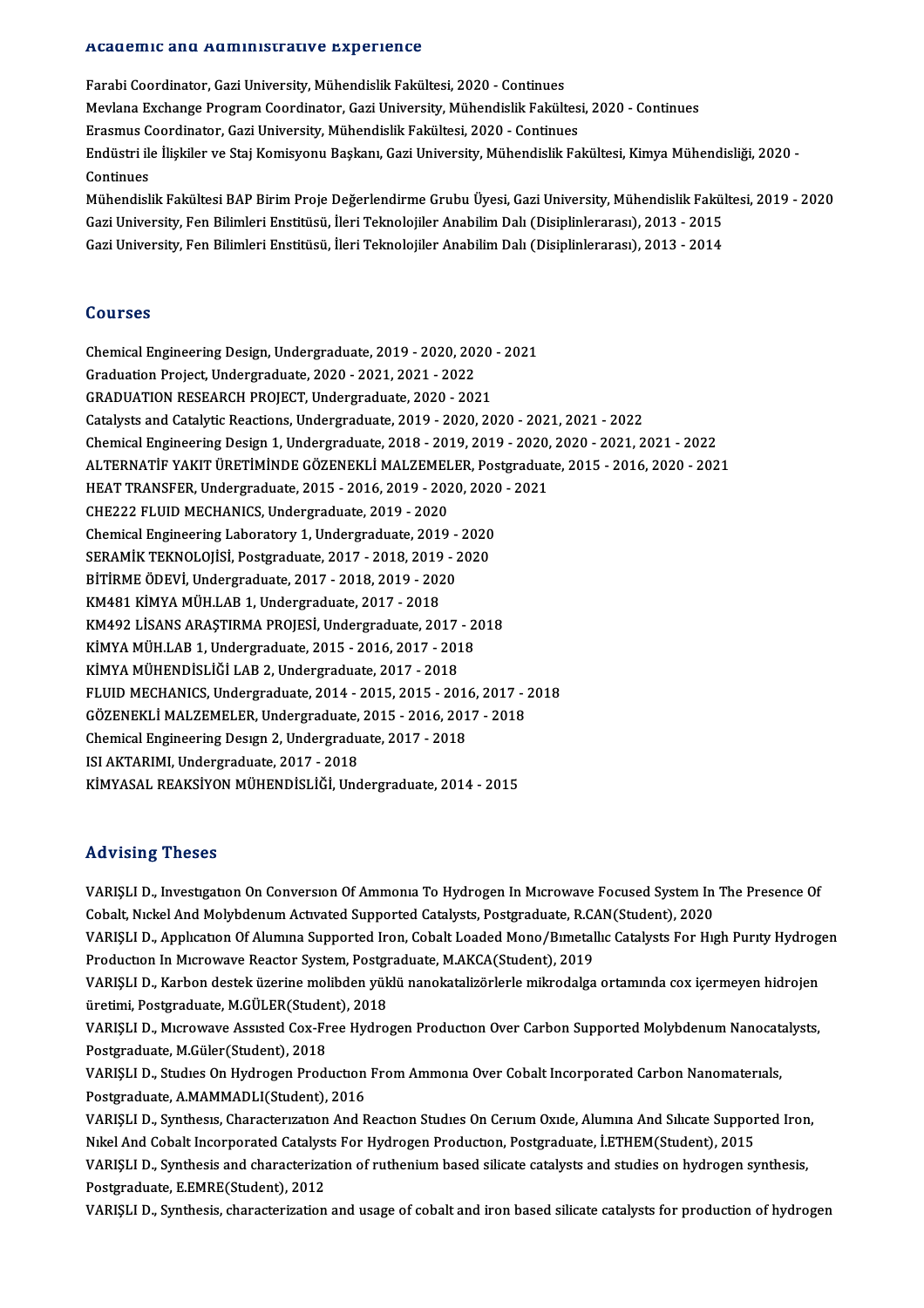from ammonia, Postgraduate, N.GÜLÇİN(Student), 2012<br>VARISLI D. Materials sunthesis and sharesterization of m

VARIŞLI D., Materials synthesis and characterization of mesoporous activated with metal to increase performance of direct ethanol fuel cells, Postgraduate, T.RONA(Student), 2011 from ammonia, Postgraduate, N.GÜLÇİN(Student), 2012<br>VARIŞLI D., Materials synthesis and characterization of mesopo<br>direct ethanol fuel cells, Postgraduate, T.RONA(Student), 2011<br>VARISLI D. Direct synthesis of dimethyl ethe VARIȘLI D., Materials synthesis and characterization of mesoporous activated with metal to increase perform<br>direct ethanol fuel cells, Postgraduate, T.RONA(Student), 2011<br>VARIȘLI D., Direct synthesis of dimethyl ether (DME

direct ethanol fuel cells, Po<br>VARIȘLI D., Direct synthesi<br>A.ARINAN(Student), 2010

# A.ARINAN(Student), 2010<br>Jury Memberships

DoctoralExamination,DoctoralExamination,OrtaDoğuTeknikÜniversitesi,May,2022

## Supported Projects

Supported Projects<br>Varışlı D., Project Supported by Higher Education Institutions, (06/2019-19) Nikel ve Molibden ile Aktifleştirilmiş<br>Alumina Destakli Katalizörlerin Milmodelse Jetmel: Bealtör Sisteminde COv isermeyen Hid Bupportedi Frojeels<br>Varışlı D., Project Supported by Higher Education Institutions, (06/2019-19) Nikel ve Molibden ile Aktifleştirilmiş<br>Alumina Destekli Katalizörlerin Mikrodalga Isıtmalı Reaktör Sisteminde COx-içermeyen H Varışlı D., Project Support<br>Alumina Destekli Katalizör<br>İncelenmesi, 2019 - 2022<br>Varıslı D., Preject Support Alumina Destekli Katalizörlerin Mikrodalga Isıtmalı Reaktör Sisteminde COx-içermeyen Hidrojen Üretiminde Aktivitesi<br>İncelenmesi, 2019 - 2022<br>Varışlı D., Project Supported by Higher Education Institutions, (06/2018-14) Mikr

İncelenmesi, 2019 - 2022<br>Varışlı D., Project Supported by Higher Education Institutions, (06/2018-14) Mil<br>Kabon Destekli Katalizörler ile Amonyaktan Temiz Hidrojen Eldesi, 2018 - 2020<br>Varıslı D. TUBITAK Project, Karbon Des Varışlı D., Project Supported by Higher Education Institutions, (06/2018-14) Mikrodalga Isıtmalı Reaktör Sisteminde<br>Kabon Destekli Katalizörler ile Amonyaktan Temiz Hidrojen Eldesi, 2018 - 2020<br>Varışlı D., TUBITAK Project,

Kabon Destekli Katalizörler ile Amonyaktan Temiz Hidrojen Eldesi, 2018 - 2020<br>Varışlı D., TUBITAK Project, Karbon Destek Üzerine Molibden Ve Demir Yüklü Nanokatalizörlerle Mikro Dalga Ortamında<br>Cox İçermeyen Hidrojen Üreti Varışlı D., TUBITAK Project, Karbon Destek Üzerine Molibden Ve Demir Yüklü Nanokatalizörlerle Mikro Dalga Ort<br>Cox İçermeyen Hidrojen Üretimi, 2015 - 2016<br>VARIŞLI D., Project Supported by Higher Education Institutions, Demi

Cox İçermeyen Hidrojen Üretimi, 2015 - 2016<br>VARIŞLI D., Project Supported by Higher Education Institutions, Demir, Nikel ile Aktifleştirili<br>Hazırlanmış Mezogözenekli Yapıda Katalizörlerin Sentez ve Karakterizasyonu, 2012 -VARIŞLI D., Project Supported by Higher Education Institutions, Demir, Nikel ile Aktifleştirilmiş Farklı Desteklerle<br>Hazırlanmış Mezogözenekli Yapıda Katalizörlerin Sentez ve Karakterizasyonu, 2012 - 2014<br>VARIŞLI D., Proje

Hazırlanmış Mezogözenekli Yapıda Katalizörlerin Sentez ve Karakterizasyonu, 2012 - 2014<br>VARIŞLI D., Project Supported by Higher Education Institutions, (BAP 18/2012-06) Demir Nikel ile Akti<br>Desteklerle Hazırlanmış Mezogöze VARIŞLI D., Project Supported by Higher Education Institutions, (BAP 18/2012-06) Demir Nikel ile Aktifleştirilmiş Farklı<br>Desteklerle Hazırlanmış Mezogözenekli Yapıda Katalizörlerin Sentez ve Karakterizasyonu, 2012 - 2014<br>T

Desteklerle Hazırlanmış Mezogözenekli Yapıda Katalizörlerin Sentez ve Karakterizasyonu, 2012 - 2014<br>Tapan N. A. , Varışlı D., TUBITAK Project, Doğrudan Alkol Yakıt Hücreleri için Düşük Pt Yüklemeli Seryum Nanokompozit<br>Kata Tapan N. A. , Varışlı D., TUBITAK Project, Doğrudan Alkol Yakıt Hücreleri için Düşük Pt Yüklemeli Seryum Nanokompozit<br>Katalizör Sentez ve Karakterizasyonu, 2012 - 2014<br>VARIŞLI D., Project Supported by Higher Education Inst

Katalizör Sentez ve Karakterizasyo<br>VARIŞLI D., Project Supported by <del>I</del><br>ve Karakterizasyonu, 2011 - 2012<br>VARISLI D. Broject Supported by I VARIŞLI D., Project Supported by Higher Education Institutions, Metal-Heteropoliasit Nanokompozit Malzemelerin Sente<br>ve Karakterizasyonu, 2011 - 2012<br>VARIŞLI D., Project Supported by Higher Education Institutions, (BAP 18/

ve Karakterizasyonu, 2011 - 2012<br>VARIŞLI D., Project Supported by Higher Education Institutions, (BAP 18/2011-03) Metal Heteropo<br>Malzemelerin Sentez ve Karakterizasyonu Gazi Üniversitesi Bilimsel Araştırma Projesi, 2011 -

VARIŞLI D., Project Supported by Higher Education Institutions, (BAP 18/2011-03) Metal Heteropoliasit Nanokompozit<br>Malzemelerin Sentez ve Karakterizasyonu Gazi Üniversitesi Bilimsel Araştırma Projesi, 2011 - 2012<br>VARIŞLI D Malzemelerin Sentez ve Karakterizasyonu Gazi Üniversit<br>VARIŞLI D., Project Supported by Higher Education Inst<br>katalizörlerin Sentez ve Karakterizasyonu, 2010 - 2012<br>VARISLI D. Project Supported by Higher Education Inst VARIŞLI D., Project Supported by Higher Education Institutions, Rutenyum ile aktifleştirilmiş mezogözenekli silikat<br>katalizörlerin Sentez ve Karakterizasyonu, 2010 - 2012<br>VARIŞLI D., Project Supported by Higher Education I

katalizörlerin Sentez ve Karakterizasyonu, 2010 - 2012<br>VARIŞLI D., Project Supported by Higher Education Institutions<br>Silikat Katalizörlerin Sentezi ve Karakterizasyonu, 2010 - 2012<br>VARISLI D. Project Supported by Higher E VARIŞLI D., Project Supported by Higher Education Institutions, Hidrojen Üretimi için (Co, Fe)-temelli Mezogözer<br>Silikat Katalizörlerin Sentezi ve Karakterizasyonu, 2010 - 2012<br>VARIŞLI D., Project Supported by Higher Educa

Silikat Katalizörlerin Sentezi ve Karakterizasyonu, 2010 - 2012<br>VARIŞLI D., Project Supported by Higher Education Institutions, (BAP 18/2010-09) Rutenyum ile aktifleştirilmiş<br>mezogözenekli silikat katalizörlerin Sentez ve VARIŞLI D., Project Supported by Higher Education Institutions, (BAP 18/2010-09) Rutenyum ile aktifleştirilmiş<br>mezogözenekli silikat katalizörlerin Sentez ve Karakterizasyonu, 2010 - 2012<br>VARIŞLI D., Project Supported by H

mezogözenekli silikat katalizörlerin Sentez ve Karakterizasyonu, 2010 - 2012<br>VARIŞLI D., Project Supported by Higher Education Institutions, (BAP 18/2010<br>Mezogözenekli Silikat Katalizörlerin Sentezi ve Karakterizasyonu, 20 VARIŞLI D., Project Supported by Higher Education Institutions, (BAP 18/2010-07) Hidrojen Üretimi için Co Fe temelli<br>Mezogözenekli Silikat Katalizörlerin Sentezi ve Karakterizasyonu, 2010 - 2012<br>Varışlı D., TUBITAK Project

Mezogözenekli Silikat Katalizörlerin<br>Varışlı D., TUBITAK Project, Amonya<br>Gözenekli Katalizörler, 2010 - 2012<br>VABISLI D. Broject Sunnerted by Hi Varışlı D., TUBITAK Project, Amonyaktan Hidrojen Üretimi Için Geçiş Metali(Co,Fe)-Silikat Temelli Nanokompozit Yapı<br>Gözenekli Katalizörler, 2010 - 2012<br>VARIŞLI D., Project Supported by Higher Education Institutions, Doğrud

Gözenekli Katalizörler, 2010 - 2012<br>VARIŞLI D., Project Supported by Higher Educa<br>Anot Katalizörlerin Hazırlanması, 2009 - 2011<br>VARISLI D. Project Supported by Higher Educa VARIŞLI D., Project Supported by Higher Education Institutions, Doğrudan Etanol Yakıt Hücreleri İçin Pt-Silikat Esaslı<br>Anot Katalizörlerin Hazırlanması, 2009 - 2011<br>VARIŞLI D., Project Supported by Higher Education Institu

Anot Katalizörlerin Hazırlanması, 2009 - 2011<br>VARIŞLI D., Project Supported by Higher Education Institutions, (BAP 18/2009-5) Doğrudan Etanol Yakıt Hücreleri İçin<br>Pt Silikat Esaslı Anot Katalizörlerin Hazırlanması, 2009 - VARIŞLI D., Project Supported by Higher Education Institutions, (BAP 18/2009-5) Doğrudan Etanol Yakıt .<br>Pt Silikat Esaslı Anot Katalizörlerin Hazırlanması, 2009 - 2011<br>Varışlı D., Doğu T., TUBITAK Project, Dizel Alternatif

Pt Silikat Esaslı Anot Katalizörlerin Hazırlanması, 2009 - 2011<br>Varışlı D., Doğu T., TUBITAK Project, Dizel Alternatifi Dimetileter Sentezi: Katalitik Çalışmalar, 2009 - 2011<br>Doğu T., Varışlı D., Oktar N., TÜBİTAK Internat Varışlı D., Doğu T., TUBITAK Project, Dizel Alternatifi D.<br>Doğu T., Varışlı D., Oktar N., TÜBİTAK International Bila<br>Catalysts for Bioethanol Transformation, 2008 - 2010<br>Doğu T. Varıslı D. Project Sunnorted bu Hisber Eduse Doğu T., Varışlı D., Oktar N., TÜBİTAK International Bilateral Joint Cooperation Program Project, Nanomaterials as<br>Catalysts for Bioethanol Transformation, 2008 - 2010<br>Doğu T., Varışlı D., Project Supported by Higher Educa

Catalysts for Bioethanol Transformation, 2008 - 2010<br>Doğu T., Varışlı D., Project Supported by Higher Education Institutions, (BAP-2008-03-04-03) Kömür Bazlı Sentez<br>Gazlarından Alternatif Dizel Yakıt Üretimi, 2008 - 2009

Doğu T., TUBITAK Project, Etanolden Hidrojen ve Etilen Üretimi için Pd,Ni ve Silikotungstik Asit ile Aktifleştirilmiş MCM-